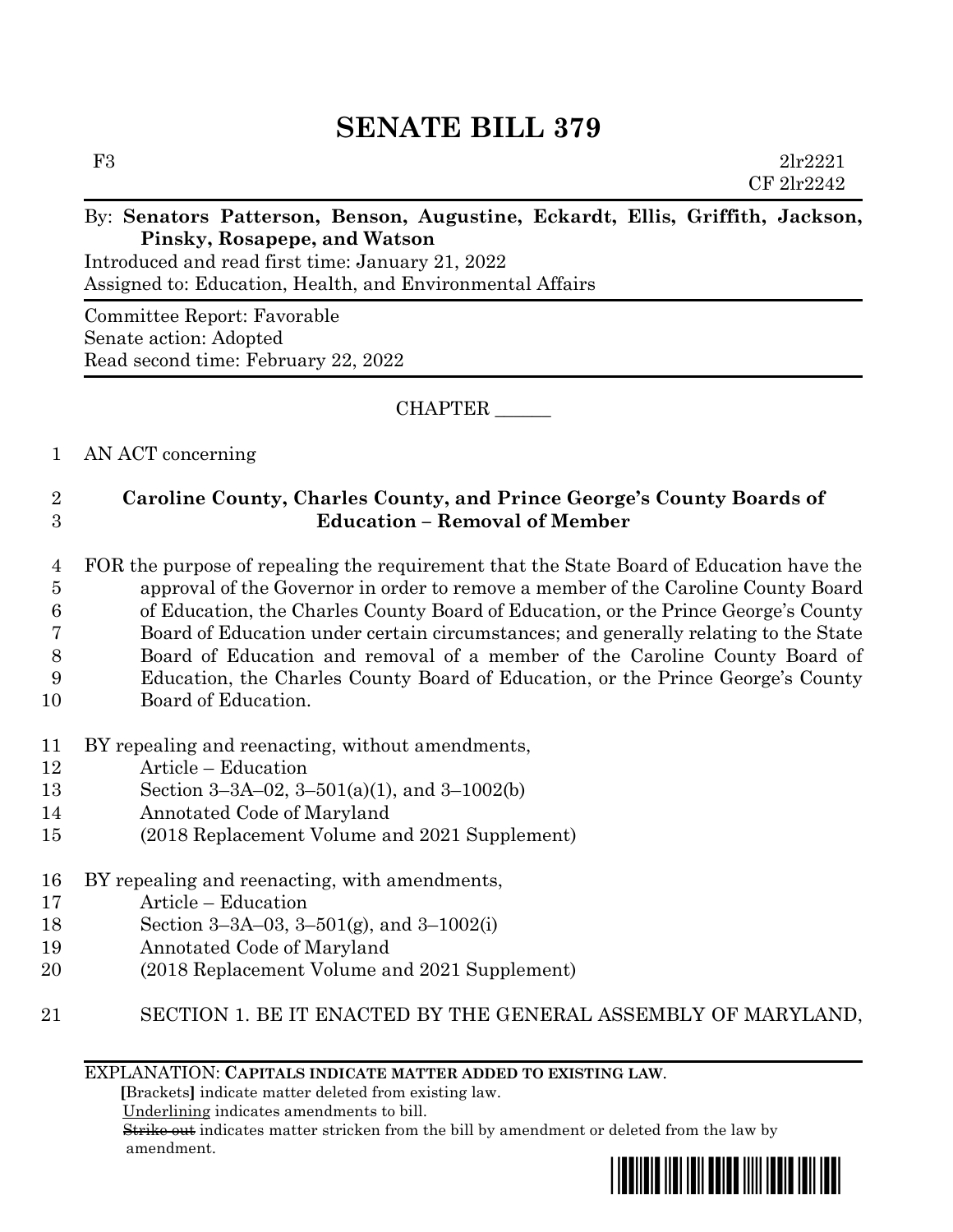|                | $\overline{2}$                                                                                                                                                                                |                                                     |      | <b>SENATE BILL 379</b>                                                                                                                    |  |  |  |  |
|----------------|-----------------------------------------------------------------------------------------------------------------------------------------------------------------------------------------------|-----------------------------------------------------|------|-------------------------------------------------------------------------------------------------------------------------------------------|--|--|--|--|
| $\mathbf{1}$   | That the Laws of Maryland read as follows:                                                                                                                                                    |                                                     |      |                                                                                                                                           |  |  |  |  |
| $\overline{2}$ | <b>Article - Education</b>                                                                                                                                                                    |                                                     |      |                                                                                                                                           |  |  |  |  |
| 3              | $3 - 3A - 02$ .                                                                                                                                                                               |                                                     |      |                                                                                                                                           |  |  |  |  |
| 4              | (a)                                                                                                                                                                                           | The Caroline County Board of Education consists of: |      |                                                                                                                                           |  |  |  |  |
| $\overline{5}$ |                                                                                                                                                                                               | (1)                                                 |      | Three elected members;                                                                                                                    |  |  |  |  |
| 6              |                                                                                                                                                                                               | (2)                                                 |      | Two appointed members; and                                                                                                                |  |  |  |  |
| 7              |                                                                                                                                                                                               | (3)                                                 |      | Two nonvoting student members.                                                                                                            |  |  |  |  |
| 8              | $3 - 3A - 03$ .                                                                                                                                                                               |                                                     |      |                                                                                                                                           |  |  |  |  |
| 9<br>10        | [With the approval of the Governor, the] THE State Board may remove any<br>(a)<br>member of the county board for any of the following reasons:                                                |                                                     |      |                                                                                                                                           |  |  |  |  |
| 11             |                                                                                                                                                                                               | (1)                                                 |      | Immorality;                                                                                                                               |  |  |  |  |
| 12             |                                                                                                                                                                                               | (2)<br>Misconduct in office;                        |      |                                                                                                                                           |  |  |  |  |
| 13             |                                                                                                                                                                                               | (3)                                                 |      | Incompetency; or                                                                                                                          |  |  |  |  |
| 14             |                                                                                                                                                                                               | (4)                                                 |      | Willful neglect of duty.                                                                                                                  |  |  |  |  |
| 15<br>16<br>17 | Before removing a member, the State Board shall send the member a copy of<br>(b)<br>the charges against the member and give the member an opportunity within 10 days to<br>request a hearing. |                                                     |      |                                                                                                                                           |  |  |  |  |
| 18             | $\left( \mathrm{c}\right)$                                                                                                                                                                    |                                                     |      | If the member requests a hearing within the 10-day period:                                                                                |  |  |  |  |
| 19             |                                                                                                                                                                                               | (1)                                                 | (i)  | The State Board promptly shall hold a hearing; but                                                                                        |  |  |  |  |
| 20<br>21       |                                                                                                                                                                                               |                                                     | (ii) | A hearing may not be set within 10 days after the State Board<br>sends the member a notice of the hearing; and                            |  |  |  |  |
| 22<br>$23\,$   |                                                                                                                                                                                               | (2)                                                 |      | The member shall have an opportunity to be heard publicly before the<br>State Board in the member's own defense, in person or by counsel. |  |  |  |  |
| 24<br>$25\,$   | A member removed under this section has the right to a de novo review of the<br>(d)<br>removal by the Circuit Court for Caroline County.                                                      |                                                     |      |                                                                                                                                           |  |  |  |  |
| $26\,$         | $3 - 501.$                                                                                                                                                                                    |                                                     |      |                                                                                                                                           |  |  |  |  |
| $27\,$         | (a)                                                                                                                                                                                           | (1)                                                 |      | The Charles County Board consists of:                                                                                                     |  |  |  |  |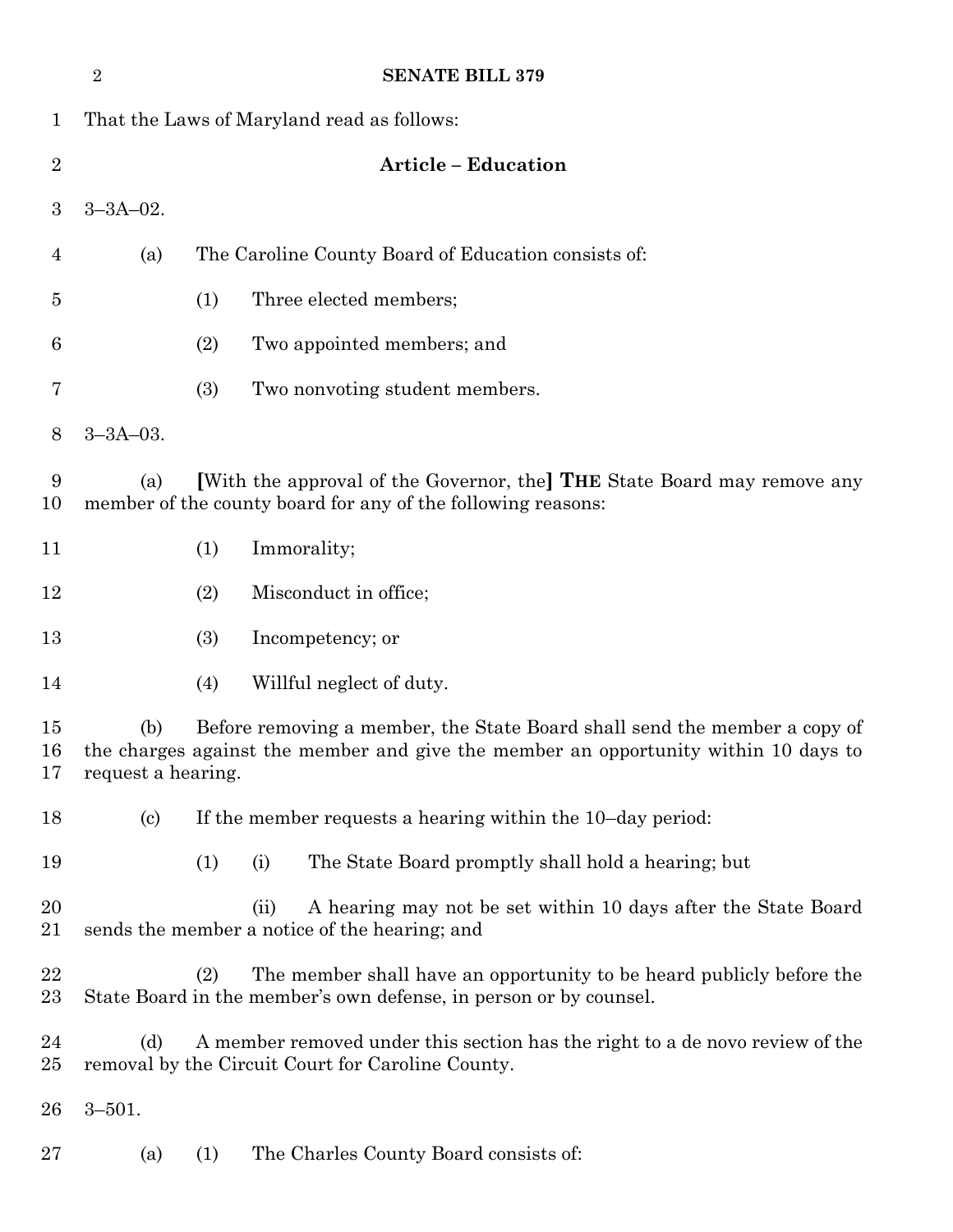#### **SENATE BILL 379** 3

| 1                  |                                                                                                                                                                                                             | (i)   | Nine elected members; and                                                                                                                        |  |  |
|--------------------|-------------------------------------------------------------------------------------------------------------------------------------------------------------------------------------------------------------|-------|--------------------------------------------------------------------------------------------------------------------------------------------------|--|--|
| $\overline{2}$     |                                                                                                                                                                                                             | (ii)  | One student member.                                                                                                                              |  |  |
| 3<br>4             | (g)<br>(1)                                                                                                                                                                                                  |       | [With the approval of the Governor, the] THE State Board may remove<br>an elected member of the county board for any of the following reasons:   |  |  |
| $\overline{5}$     |                                                                                                                                                                                                             | (i)   | Immorality;                                                                                                                                      |  |  |
| 6                  |                                                                                                                                                                                                             | (ii)  | Misconduct in office;                                                                                                                            |  |  |
| 7                  |                                                                                                                                                                                                             | (iii) | Incompetency; or                                                                                                                                 |  |  |
| 8                  |                                                                                                                                                                                                             | (iv)  | Willful neglect of duty.                                                                                                                         |  |  |
| 9<br>10<br>11      | Before removing an elected member, the State Board shall send the<br>(2)<br>elected member a copy of the charges pending and give the elected member an opportunity<br>within 10 days to request a hearing. |       |                                                                                                                                                  |  |  |
| 12                 | (3)                                                                                                                                                                                                         |       | If the elected member requests a hearing within the 10-day period:                                                                               |  |  |
| 13<br>14<br>$15\,$ | The State Board shall promptly hold a hearing, but a hearing<br>(i)<br>may not be set within 10 days after the State Board sends the elected member a notice of<br>the hearing; and                         |       |                                                                                                                                                  |  |  |
| 16<br>17<br>18     | counsel.                                                                                                                                                                                                    | (ii)  | The elected member shall have an opportunity to be heard<br>publicly before the State Board in the elected member's own defense, in person or by |  |  |
| 19<br>20           | (4)                                                                                                                                                                                                         |       | An elected member removed under this subsection has the right to a de<br>novo review of the removal by the Circuit Court for Charles County.     |  |  |
| 21                 | $3 - 1002.$                                                                                                                                                                                                 |       |                                                                                                                                                  |  |  |
| 22                 | (b)                                                                                                                                                                                                         |       | The Prince George's County Board consists of 14 members as follows:                                                                              |  |  |
| 23<br>24           | (1)<br>district;                                                                                                                                                                                            |       | Nine elected members, each of whom resides in a different school board                                                                           |  |  |
| $25\,$             | (2)                                                                                                                                                                                                         |       | Four appointed members; and                                                                                                                      |  |  |
| 26                 | (3)                                                                                                                                                                                                         |       | One student member selected under subsection $(g)(2)$ of this section.                                                                           |  |  |
| $27\,$<br>28       | (1)<br>(i)                                                                                                                                                                                                  |       | [With the approval of the Governor, the] THE State Board may remove<br>a member of the county board for any of the following reasons:            |  |  |